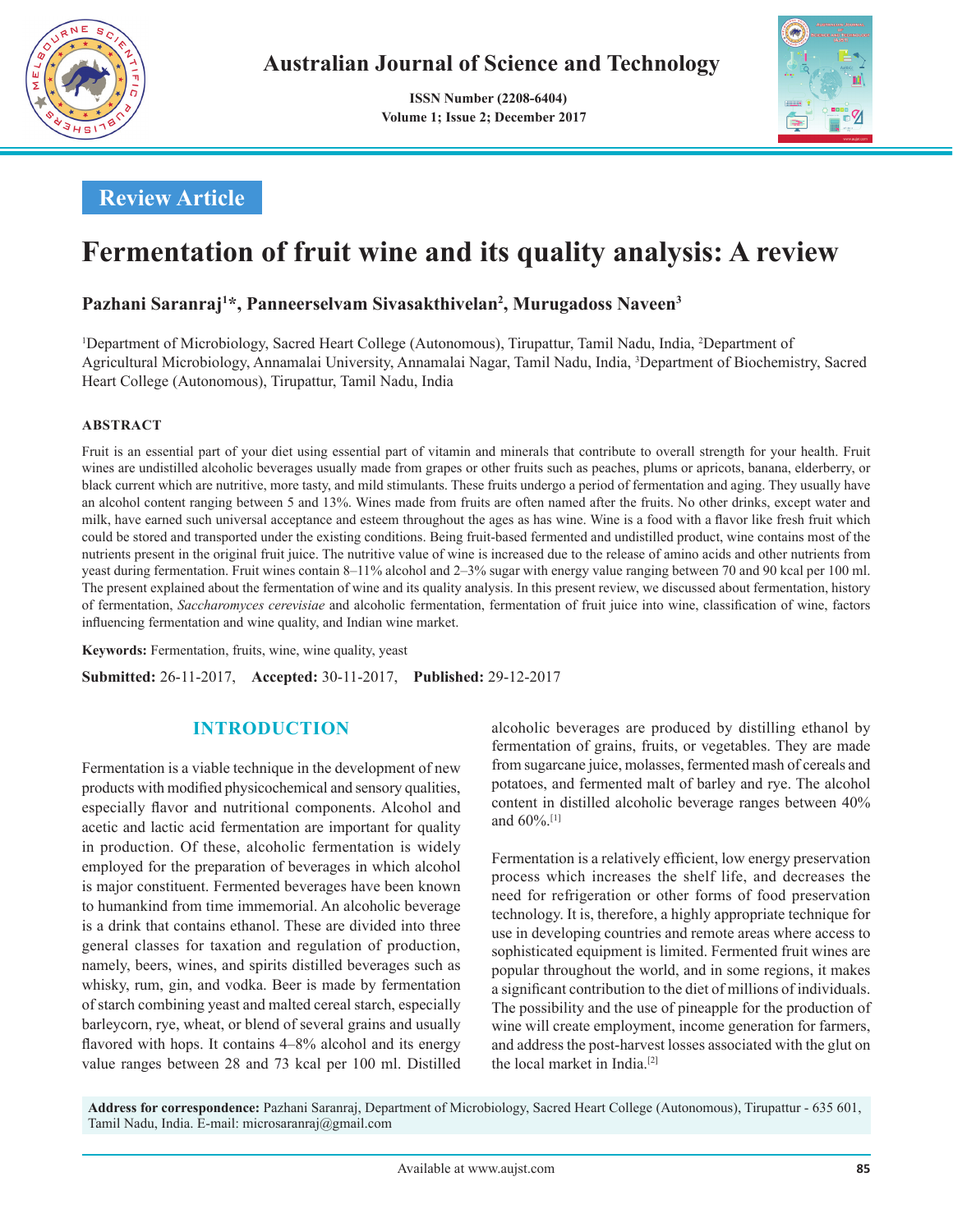Alcoholic fermentation leads to a series of by-products in addition to ethanol. They include carbonyl compounds, alcohols, esters, acids, and acetals, all of them influencing the quality of the finished product. The composition and concentration levels of the by-products can vary widely.[3] There is an abundance of exotic tropical fruits in India with the potential to be used by the food industry. Different new uses and new methods for processing tropical fruits need to be developed to minimize production losses, generate more profits, and promote the sustainable use of biomes. One possible use of these fruits is in the production of wines from various tropical fruits. There are many studies in the literature that demonstrates the feasibility of using fruits to produce alcoholic beverages. There are several Indian fruits with the potential for use in the production of wines.

Wine can be made from a wide array of fruits, so long as there is enough sugar content in the fruit to convert into alcohol during the fermentation process. Fruits that can be made into wine range from the familiar (blackberries and pineapples) to the exotic (durians and mangosteens). One of the most widely produced non-grape fruit wines is cider, or "apple wine," which is made from fermented apples. Apple wines are prolific throughout England and the rest of the UK as well as in Germany, France (Brittany and Normandy), Spain (Asturias, Basque Country, and Galicia), Ireland, Argentina (Patagonia and Mendoza), and Australia (Tasmania). Plum wine is often paired with fruit-based desserts or drizzled over fresh oranges in traditional sushi bars. Plum wines can also be used in cocktails either with soda water in spritzers or as a complement to shochu, which is a spirit made from distilled rice, barley, or sweet potatoes. While apple and plum wines are produced on a commercial scale, the craft of making wines from other fruits and berries is more commonly practised among home winemakers and artisans making small batch libations from locally sourced fruit. When dealing with fruits other than grapes, sugar may need to be added to spur the fermentation process in the event that the fruit does not contain enough natural sugar to ferment on its own in the presence of yeast. Some fruits such as cherries, raspberries, strawberries, and pineapples are also very high in acid, which can translate into a very sour tasting wine. In these cases, sucrose and water can be added to help counter the fruit's tart acidity. Fruit and berry wines are rarely available in traditional wine or liquor stores but can be found at farmer's markets and fairs throughout the country.[4]

Wine is an alcoholic beverage made by fermenting grape juice. Although the juice of other fruit, berries, and vegetables can be fermented to create alcohol, fruit wines are generally qualified by the name of the produce used, such as gooseberry wine and blueberry wine. The word "wine" when used alone refers to an alcoholic beverage made from grapes. Wines come in various colors (red, white, and rose) and many types, which include dry and sweet, still and sparkling, and wines fortified with grape spirit (brandy). There are also many wine-based drinks, such as wine coolers and offering peach, kiwi, and strawberry wines. There are many different styles of wine, allowing wine to satisfy a wide range of individual tastes and occasions and permitting wine to accompany many styles of food. Most table wines are dry in the technical sense that they contain no residual sugar because all the sugar that was in the grapes (or added to the must) has been fermented out. Even so, wines can feel sweet in the mouth because of their fruit flavors, and many varietals such as chardonnay, shiraz, and zinfandel have a sweet fruit dimension to them.[5]

#### **FERMENTATION**

Fermentation is biotechnology in which desirable microorganisms are used in the production of value-added products of commercial importance. Fermentation occurs in nature in any sugar-containing mash from fruit, berries, honey, or sap tapped from palms. If left exposed in a warm atmosphere, airborne yeasts act on the sugar to convert it into alcohol and carbon dioxide. The making of wines and beers uses this biotechnology under controlled conditions. Alcoholic beverages have been produced for centuries in various societies. They are often central to the most valued personal and social ceremonies of both modern and less literate societies. In such traditional ceremonies as child naming, marriage feasts, and funerals, alcoholic beverages are often present. In Africa, maize, millet, bananas, honey, palm and bamboo saps, and many fruits are used to ferment nutrient beers and wines. The best known being kaffir beer and palm wines.[6]

Industrial fermentation processes are conducted with selected microorganisms under specified conditions with carefully adjusted nutrient concentrations. The products of fermentation are as follows: Alcohol, glycerol, and carbon dioxide are obtained from yeast fermentation of various sugars; Butyl alcohol, acetone, lactic acid, monosodium glutamate, and acetic acid are products of bacteria action; and citric acid, gluconic acid, antibiotics, Vitamin  $B_{12}$ , and riboflavin are some of the products obtained from mold fermentation.

Fermentation is a relatively efficient, low-energy preservation process which increases the shelf life and decreases the need for refrigeration or other form of food preservation technology. It is, therefore, a highly appropriate technique for use in developing countries and remote areas where access to sophisticated equipment is limited. Fermented fruit wines are popular throughout the world, and in some regions, it makes a significant contribution to the diet of millions of individuals. The possibility and the use of pineapple for the production of wine will create employment, income generation for farmers, and address the post-harvest losses associated with the glut on the local market in India.[7]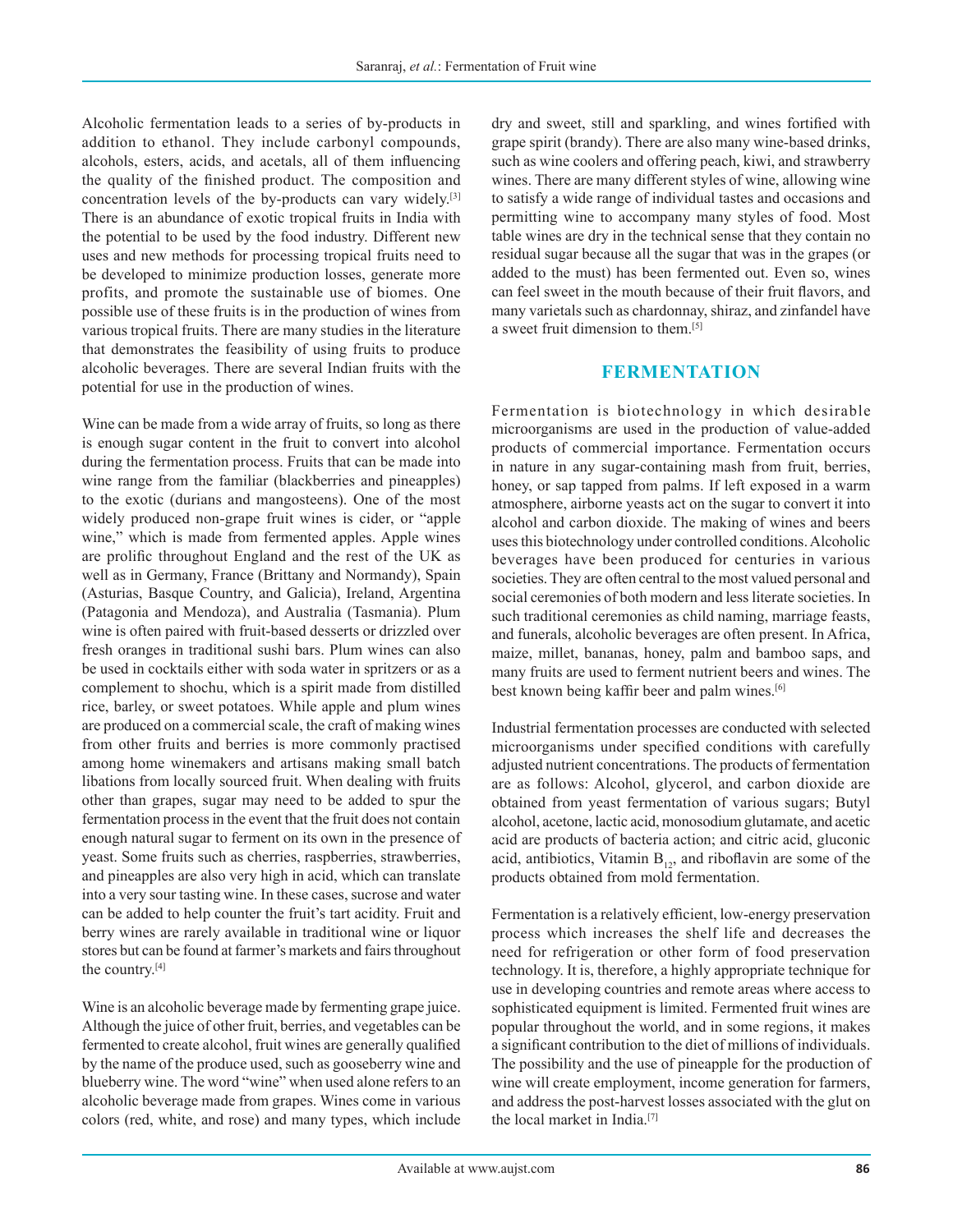According to Dickinson,<sup>[8]</sup> the process of fermenting is basically feeding sugars and nutrients in solution to yeast, which return the favor by producing carbon dioxide gas and alcohol. This process goes on until either all the sugar is gone or the yeast can no longer tolerate the alcoholic percentage of the beverage. Different yeasts produce different results and have different tolerance levels.

Fermentation is a process of deriving energy from the oxidation of organic compounds, such as carbohydrates and using an endogenous electron acceptor, which is usually an organic compound, as opposed to respiration where electrons are donated to an exogenous electron acceptor, such as oxygen through an electron transport chain. The risk of stuck fermentation and the development of several wine faults can also occur during this stage which can last from 5 to 14 days for primary fermentation and potentially another 5–10 days for a secondary fermentation. Fermentation may be done in stainless steel tanks, which is common with many white wines like Riesling, in an open wooden vat, inside a wine barrel and inside the wine bottle itself as in the production of many sparkling wines.<sup>[9]</sup>

Fermentation is a cheap and energy efficient means of preserving perishable raw materials such as pineapple juice. Harvested fruits may undergo rapid deterioration if proper processing and storage facilities are not provided, especially in the humid tropics where the prevailing environmental conditions accelerate the process of decomposition. Although, there are several options for preserving fresh fruits, which may include drying, freezing, canning, and pickling, and many of these are inappropriate for the product and use on small scale in developing countries. For instance, the canning of fruits at the small-scale has serious food safety implications and contamination, especially botulism.[9]

Freezing of fruits and vegetables is not economically viable at the small scale. Fermentation requires very little sophisticated equipment, either to carry out the fermentation or for subsequent storage of the fermented product. It is a technique that has been employed for generations to preserve fruits in the form of drinks and other food for consumption at a later date and to improve food security. Basically, most fruits can be fermented if not all provided they are well prepared.<sup>[10]</sup>

#### **HISTORY OF FERMENTATION**

Fermentation is one of the oldest forms of food preservation technologies in the world. Indigenous fermented foods such as bread, cheese, and wine have been prepared and consumed for thousands of years and are strongly linked to culture and tradition, especially in rural households and village communities. The development of fermentation technologies is lost in the midst of history. Anthropologists have postulated

that it was the production of alcohol that motivated primitive people to settle down and become agriculturists. Some even think that the consumption of fermented food is pre-human.<sup>[11]</sup>

The first fermented foods consumed probably were fermented fruits. Hunter-gatherers would have consumed fresh fruits but in times of scarcity would have eaten rotten and fermented fruits. Repeated consumption would have led to the development of the taste for fermented fruits. There is a reliable information that fermented drinks were being produced over 7000 years ago in Babylon, 5000 years ago in Egypt, 4000 years ago in Mexico, and 3500 years ago in Sudan.<sup>[12]</sup> There is also evidence of fermented meat products being produced for King Nebuchadnezzar of Babylon. China is thought to be the birthplace of fermented vegetables, and the use of *Aspergillus* and *Rhizopus* molds to make food. The book called "Shu-Ching" written in the Chou dynasty in China (1121–256 BC) refers to the use of "chu" a fermented grain product.<sup>[13]</sup>

Knowledge about traditional fermentation technologies has been handed down from parent to child, for centuries. These fermented products have been adapted over generations; some products and practices no doubt fell by the wayside. Those that remain today have not only survived the test of time but also more importantly are appropriate to the technical, social, and economic conditions of the region. According to Robinson,<sup>[14]</sup> natural occurrence of fermentation means that it was probably first observed long ago by humans. The earliest uses of the word "Fermentation" in relation to winemaking were in reference to the apparent "boiling" within the must that came from the anaerobic reaction of the yeast to the sugars in the grape juice and the release of carbon dioxide. The Latin "fervere" literally means to boil. In the mid-19th century, Louis Pasteur noted the connection between yeast and the process of the fermentation in which the yeast acts as catalyst through a series of a reaction that converts sugar into alcohol. The discovery of the Embden– Meyerhof–Parnas pathway by Gustav Embden, Otto Fritz Meyerhof, and Jakub Karol Parnas in the early  $20<sup>th</sup>$  century contributed more to the understanding of the complex chemical processes involved the conversion of sugar to alcohol.

## *SACCHAROMYCES CEREVISIAE* **AND ALCOHOLIC FERMENTATION**

Yeasts are of great economic importance. Yeasts, especially, different strains of *S. Cerevisiae,* have long been used for the production of alcoholic beverages, solvents, and other chemicals. Yeast is a unicellular fungi or plant-like microorganism that exists in or on all living matter, i.e., water, soil, plants, and air. They are a microbial eukaryote, associated with Ascomycetes, and are rich in protein and Vitamin B.<sup>[15]</sup> As a living organism, yeast primarily requires sugars, water, and warmth to stay alive. In addition, albumen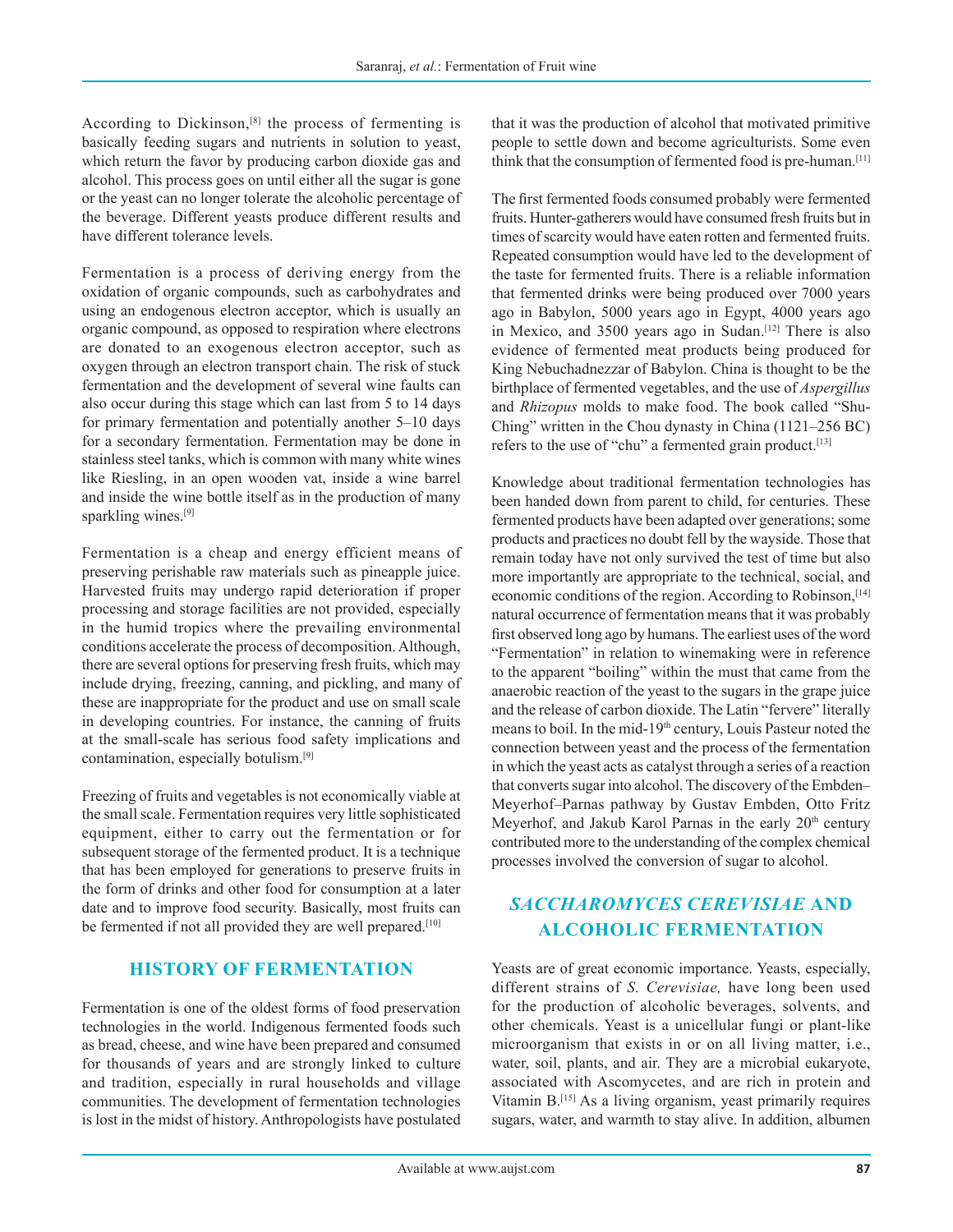or nitrogenous material is also necessary for yeast to thrive. There are hundreds of different species of yeast identified in nature, but the genus and species most commonly used for baking are *S. cerevisiae*. The scientific name *S. cerevisiae* means "a mold which ferments the sugar in cereal to produce alcohol and carbon dioxide."

Yeasts are usually spherical, oval, or cylindrical in shape and a single cell of *S. cerevisiae* is around 8 μm in diameter. Each cell has a double-layered wall, which is permeable to certain substances, and in this way, food material is taken into the cell and metabolites. Cell division or cell reproduction generally takes place by budding. In the budding process, a new cell forms as a small outgrowth of the old cell, the bud gradually enlarges and then separates. Although, most of the yeasts reproduce only as single cells, under some conditions, some yeasts can form filaments.[3,16] Yeasts flourish in habitats where sugars are present, such as fruits, flowers, and bark of trees. However, commercial yeasts of today are quite different from wild strains due to genetic manipulation, allowing them to grow in previously unsuitable conditions.[17,18]

Yeasts, the main microorganisms involved in alcoholic fermentation, are found throughout the world. More than 8,000 strains of this vegetative microorganism have been classified. About 9–10 pure strains with their subclassifications are used for the fermentation of grain mashes. These belong to the type *S. cerevisiae*. Each strain has its own characteristics and imparts its special properties to a distillate when used in fermentation. A limited number of yeasts in the classification *S. cerevisiae* are used in the fermentation of wines from which brandy is distilled. The strains used in the fermentation of grain mashes are also used in the fermentation of rum from sugarcane extracts and beer production. Since yeasts function best in slightly acid medium, the mash, juice, sap, or extract prepared for fermentation must be checked for adequate acidity. If acidity is insufficient, acid or acid-bearing materials are added. For distilled liquors, fermentation was carried out at 24°C–29°C for 48–96 h, when the mash or must is ready for distillation. The alcohol content of the fermented must is about 7–9%.

## **FERMENTATION OF FRUIT JUICE INTO WINE**

Wine fermentation is one of the most ancient of human's technologies and is now one of the most commercially prosperous biotechnological processes.<sup>[19]</sup> The technique of winemaking is known since the dawn of civilization and has followed human and agricultural progress.[20] The earliest biomolecular archaeological evidence for plant additives in fermented beverages dates from the early Neolithic period in China and the Middle East when the first plants and animals were domesticated and provided the basis for a complex society and permanent settlements.[21] In ancient China, fermented beverages were routinely produced from rice, millet, and fruits.[22] However, in earlier years in Egypt, a range of natural products, specifically herbs and tree resins, were served with grape wine to prepare herbal medicinal wines.<sup>[21]</sup> Many of the polyphenols and other bioactive compounds in the source materials are bonded to insoluble plant compounds. The winemaking process releases many of these bioactive components into aqueous ethanolic solution, thus making them more biologically available for absorption during consumption.[23]

Fruit juices are fermented to produce wine, an alcoholic beverage. Grapes are usually preferred because of the natural chemical balance of the grape juice which aids their fermentation process without the addition of sugars, acids, enzymes, or other nutrients. However, fruits such as banana, cucumber, pineapple, and other fruits are used in wine production.[24-26] Home-made wine production has been practised with various fruits such as apple, pear and strawberry, cherries, plum, banana, pineapple, oranges, cucumber, watermelon, and guava. Using species of *S*. *cerevisiae* which converts the sugar in the fruit juices into alcohol and organic acids, that later react to form aldehydes, esters, and other chemical compounds which also help to preserve the wine.[27-29] Yeasts from other sources such as palm wine have also been used $[30]$  in the production of fruit wine.

Winemaking involves mainly three categories of operations, namely, pre-fermentation, fermentation, and post-fermentation operations.[31-33] In the case of wines made from grapes, pre-fermentation involves crushing the fruit and releasing juice. In case of white wine, juice is separated from the skin, whereas in red wine, the skins are not separated from the juice. Clarification of juice for white wine is usually achieved by sedimentation or centrifugation. Then, yeast is added to the clarified juice to initiate fermentation. In red winemaking, the pulp, skins, and seeds of grapes are kept together after crushing and during all or part of the fermentation. This is done to extract color and flavor. Yeast is added to mashed pulp (must) in red winemaking.

Wine is a distinctive product that influences major life events, from birth to death, victories, auspicious occasions, harvest, and other events, due to its analgesic, disinfectant, and profound mind-altering effects.[21] Fruits produced by many indigenous trees are edible and can ripen within a very short span of time, generating surplus production. Many of these are consumed fresh, but large quantities are wasted during peak harvest periods, due to high temperature, humidity fluctuations, improper handling, inadequate storage facilities, inconvenient transport, and microbial infections. The food industries are using variety of preservation and processing methods to extend the shelf life of fruits and vegetables such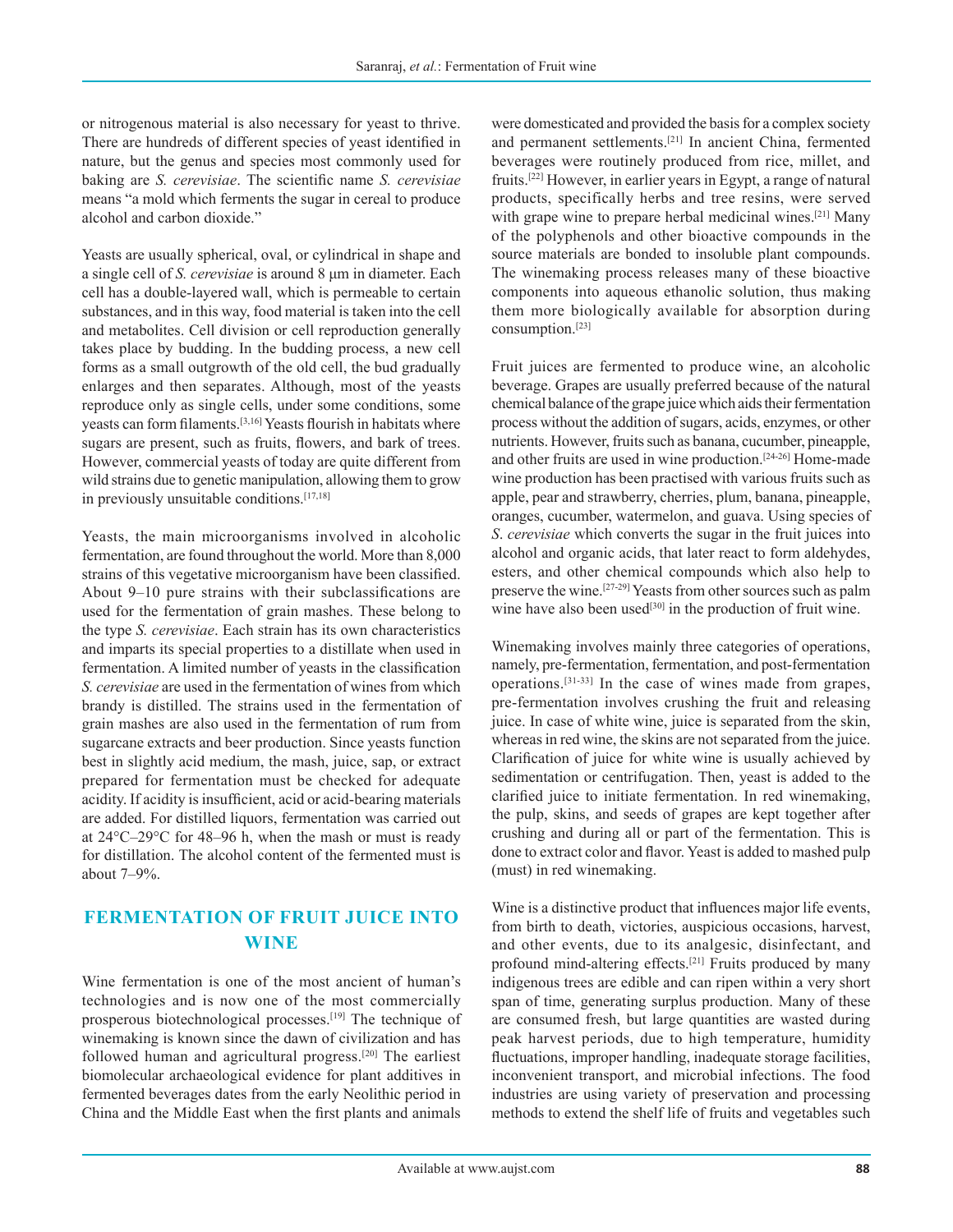that they can be consumed year round and transported safely to consumers all over the world, not only those living near the growing region.[34] Therefore, utilization of ripe fruits or their juices for wines production is considered to be an attractive means of utilizing surplus sand over ripen fruits. Moreover, fermentation helps to preserve and enhance the nutritional value of foods and beverages. The research underway currently is to assess the potential of fruit species which have been explored by the food industries to meet the growing needs of the ever-increasing consumer market for several fruits byproducts including wines.

A wide variety of analytical techniques have been standardized for characterizing various foodstuffs mainly wine, honey, tea, olive oil, and juices. Simultaneously, consumer preferences for wine selection depend on several properties such as pleasant color, taste, aroma, ecological production, guaranteed origin, quality, and sensory perceptions offered by the complex combinations of hundreds of components present in wine.[35] No food or beverage is worth producing, distributing, or marketing without having an approximate idea that its sensory quality is accepted by consumers.<sup>[36]</sup> Apart from grapes, there are many other fruits available that can be used as substrates for winemaking. Among various fruits, grapes are the most technically and commercially used as substrates for winemaking. The impact of the model plant grape is relevant, and hence, genetic and molecular studies on this plant species have been proved to be very successful in winemaking.[37] According to the routine definition, wine is a fermented beverage produced from grapes only. Otherwise, wine is given the prefix of the fruit from which it originates. Today, a big variety of fruits which differ in shape, color, taste, and nutritive value are available in the market and many are utilized widely for the production of fermented beverages.

Wine consists of a diverse commodity class composed of the yeast fermentation products of must (or fruit juice). Wine is a fruit product, but fermentation produces a variety of chemical changes in the must and so wine is far from being juice with ethanol added. Both clinical and experimental evidence suggest that moderate consumption of red wine offers greater protection to health by reducing cardiovascular morbidity and mortality and this is attributed to antioxidant polyphenolics other than alcohol which is found particularly in red grape wine. $[38,39]$ The phenolic acids can scavenge free radicals and quench reactive oxygen species and therefore provide effective means of preventing and treating free radical-mediated diseases.[40] Furthermore, wine polyphenols can lead to the modulation of both oral and gut microbiota.<sup>[41]</sup>

According to Robinson,<sup>[42]</sup> the process of fermentation in wine is the catalyst function that turns fruit juice into an alcoholic beverage. To Walker, $[43]$  this organic process is the "slow decomposition process of organic substances induced by microorganisms or by complex nitrogenous substances (enzymes) of plant or animal origin. During fermentation, yeast interacts with sugars in the juice to create ethanol, commonly known as ethyl alcohol and carbon dioxide as a by-product. In winemaking, the temperature and speed of fermentation are an important consideration as well as the levels of oxygen present in the must at the start of the fermentation.[44] Fermentation does not necessarily have to be carried out in an anaerobic environment. For example, even in the presence of abundant oxygen, yeast cells greatly prefer fermentation to oxidative phosphorylation, as long as sugars are readily available for consumption.[45]

Sugars are the most common substrate of fermentation, and typical examples of fermentation products are ethanol, lactic acid, and hydrogen.[46] However, more exotic compounds can be produced by fermentation, such as butyric acid and acetone.[1] Yeast carries out fermentation in the production of ethanol in beers, wines, and other alcoholic drinks, along with the production of large quantities of carbon dioxide.[47] Fermentation products contain chemical energy but are considered waste products, since they cannot be metabolized further without the use of oxygen or other more highly oxidized electron acceptors. The consequence is that the production of adenosine triphosphate by fermentation is less efficient than oxidative phosphorylation, whereby pyruvate was fully oxidized to carbon dioxide. Juice temperature must be warm for fermentation. However, yeast cells will die if temperature is too hot.[42]

Ethanol fermentation performed by yeast and some types of bacteria break the pyruvate down into ethanol and carbon dioxide. It is an important thing in bread making, brewing, and winemaking. Usually, only one of the products is desired; in bread-making, the alcohol is baked out, and in alcohol production, the carbon dioxide is released into the atmosphere or used for carbonating the beverage. When the ferment has a high concentration of pectin, minute quantities of methanol can be produced.<sup>[48]</sup>

Hydrogen gas can be produced in many types of fermentation (mixed acid fermentation, butyric acid fermentation, caproate fermentation, butanol fermentation, and glyoxylate fermentation), as a way to regenerate NAD<sup>+</sup> from NADH. Electrons are transferred to ferredoxin, which in turn is oxidized by hydrogenase, producing  $H_2$ . Hydrogen gas is a substrate for methanogens and sulfate reducers, which keep the concentration of hydrogen sufficiently low to allow the production of such an energy-rich compound.<sup>[16]</sup> However, in the case of some fruit juice, a risk factor involved with fermentation is the development of chemical residue and spoilage, which can be corrected with the addition of sulfur dioxide  $(SO_2)$ , although excess  $SO_2$  can lead to a wine fault.<sup>[49]</sup>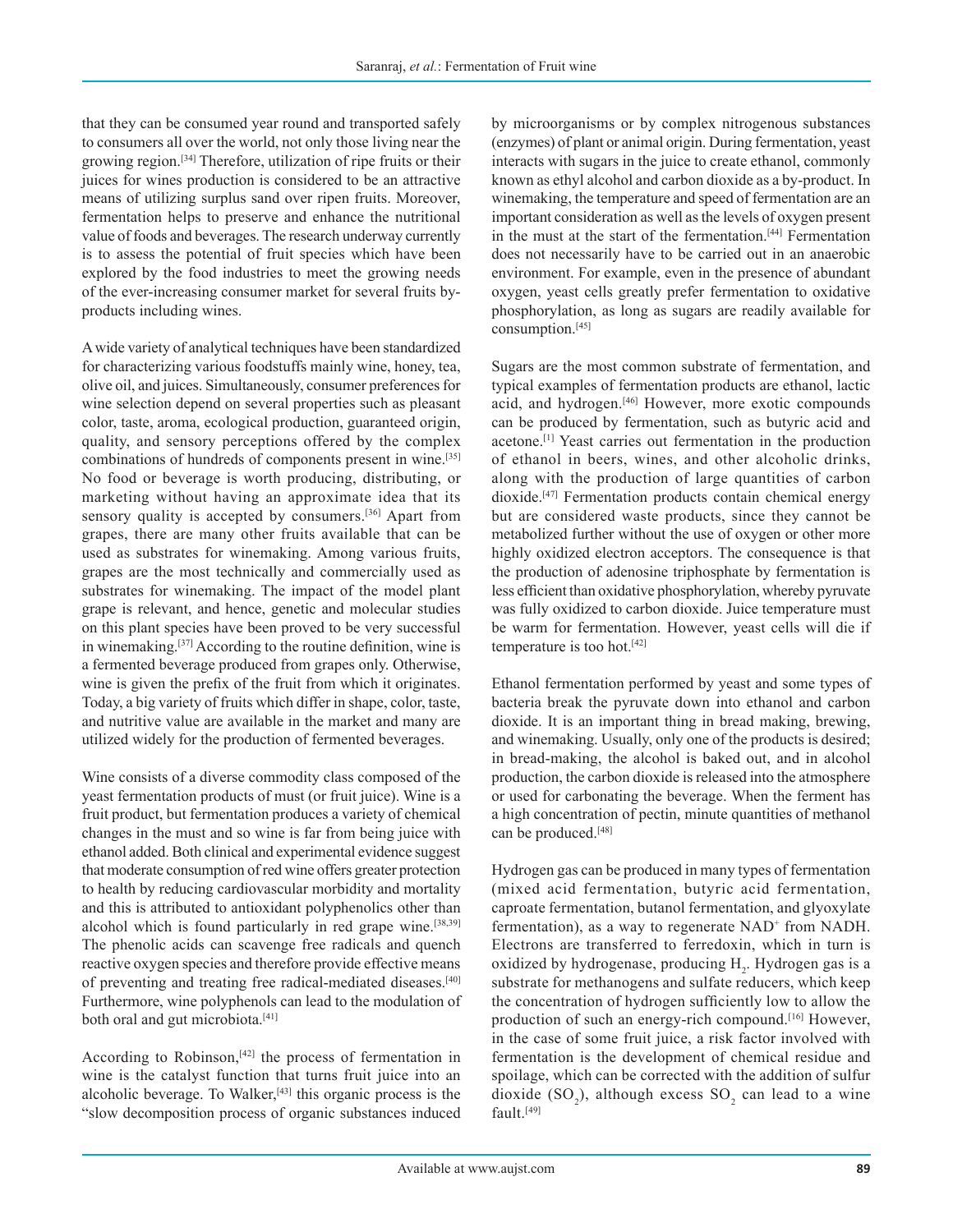There are many fermented drinks made from fruit in Africa, Asia, and Latin America. These include drinks made from bananas, grapes, and other fruits. Grape wine is perhaps the most economically important fruit juice alcohol.[50] It is of major economic importance in Chile, Argentina, South Africa, Georgia, Morocco, and Algeria. Due to the commercialization of the product for industry, the process has received most research attention and is documented in detail. Banana beer is probably the most widespread alcoholic fruit drink in Africa and is of cultural importance in certain areas. Alcoholic fruit drinks are made from many other fruits including dates in North Africa, pineapples in Latin America, and jack fruits in Asia.[51]

White grape wine is an alcoholic fruit drink between  $10\%$ and 14% alcoholic strength. This prepared from the fruit of the grape plant and is pale yellow in color.[52] There are many varieties used including Airen, Chardonnay, Palomino, Sauvignon Blanc, and Ugni Blanc. The main difference between red and white wines is the early removal of grape skins in white wine production. The distinctive flavor of grape wine originates from the grapes as raw material and subsequent processing operations. The grapes contribute trace elements of many volatile substances which give the final product the distinctive fruity character.

In the case of cashew, the apples are cut into slices to ensure a rapid rate of juice extraction when crushed in a juice press. The fruit juice is sterilized in stainless steel pans at a temperature of 85°C to eliminate wild yeast.[53] The juice is filtered and treated with either sodium or potassium metabisulfite to destroy or inhibit the growth of any undesirable types of microorganisms acetic acid bacteria, wild yeasts, and molds. Wine yeast (*S. cerevisiae* var *ellipsoideus*) was added. Once the yeast was added, the contents are stirred well and allowed to ferment for about 2 weeks.<sup>[54]</sup>

After fermentation was completed, the wine is separated from the sediment by racking. It can also be clarified further using fining agents such as gelatin, pectin, or casein which are mixed with the wine. Filtration can be carried out with filter aids such as fuller's earth after racking. The wine was then pasteurized at 50°C–60°C. The temperature should be controlled, so as not to heat it to about 70°C, since its alcohol content would vaporize at a temperature of  $75^{\circ}$ C $-78^{\circ}$ C $^{[55]}$  It is then stored in wooden vats and subjected to aging. At least 6 months should be allowed for aging. If necessary, wine is again clarified before bottling. During aging and subsequent maturing in bottles, many reactions, including oxidation, occur with the formation of traces of esters and aldehydes, which together with the tannin and acids already present to enhance the taste, aroma, and preservative properties of the wine.[56]

Date wines are popular in Sudan and North Africa.[57] They are made using a variety of methodologies. "Dakhai" is produced

by placing dates in a clean earthenware pot. For every 1 volume of dates, between 2 and 4 volumes of boiling water are added. This is allowed to cool and is then sealed for 3 days. More warm water is then added and the container sealed again for 7–10 days. Many variations of date wine exist: "El madfuna" is produced by burying the earthenware pots underground. "Benti merse" is produced from a mixture of sorghum and dates. "Nebit" is produced from date syrup.<sup>[57]</sup>

Sparkling grape wines are made in the Republic of South Africa.<sup>[58]</sup> Sparkling wines can be made in one of three ways. The cheapest method is to carbonate wines under pressure. Unfortunately, the sparkle of these wines quickly disappears, and the product was considered inferior to the sparkling wines produced by the traditional method of secondary fermentation. This involves adding a special strain of wine yeast (*S. cerevisiae* var *ellipsoideus*) - a champagne yeast to wine that has been artificially sweetened. Carbon dioxide produced by fermentation of the added sugar gives the wine its sparkle. In the original champagne method, which is still widely used today, this secondary fermentation is carried out in strong bottles, capable of withstanding pressure, but early in the  $19<sup>th</sup>$  century, a method of fermenting the wine in closed tanks was devised, this being considerably cheaper than using bottles.<sup>[58]</sup>

Jackfruit wine is an alcoholic beverage made by ethnic groups in the eastern hilly areas of India.<sup>[59]</sup> As its name suggests, it is produced from the pulp of jackfruit (*Artocarpus heterophyllus* L.). Ripe fruit is peeled and the skin discarded. The seeds are removed and the pulp soaked in water. Using bamboo baskets, the pulp is ground to extract the juice, which is collected in earthenware pots. Alittle water is added to the pots along with fermented wine inoculums from a previous fermentation. The pots are covered with banana leaves and allowed to ferment at 18°C–30°C for about 1 week. The liquid is then decanted and drunk.[59]

## **FACTORS INFLUENCING FERMENTATION AND WINE QUALITY**

#### **Effect of Temperature on Fermentation**

To avoid contamination and unpleasant odors in wine, everything that comes in contact with the wine must be very clean. This is, especially, critical when cleaning the fermenting vessel. Just as, there are weeds in the garden, so there are weeds in wines. There are microorganisms that feed on alcohol and cause a poor flavor.[60] Vinegar bacilli will change the sugar to vinegar. Molds give a stale flavor. To prevent these unwelcome intruders, cleanliness is the only answer. An effective agent is sal soda (sodium carbonate).

Baking soda is fairly effective if given time to work. Either of these agents will remove odors and flavors from the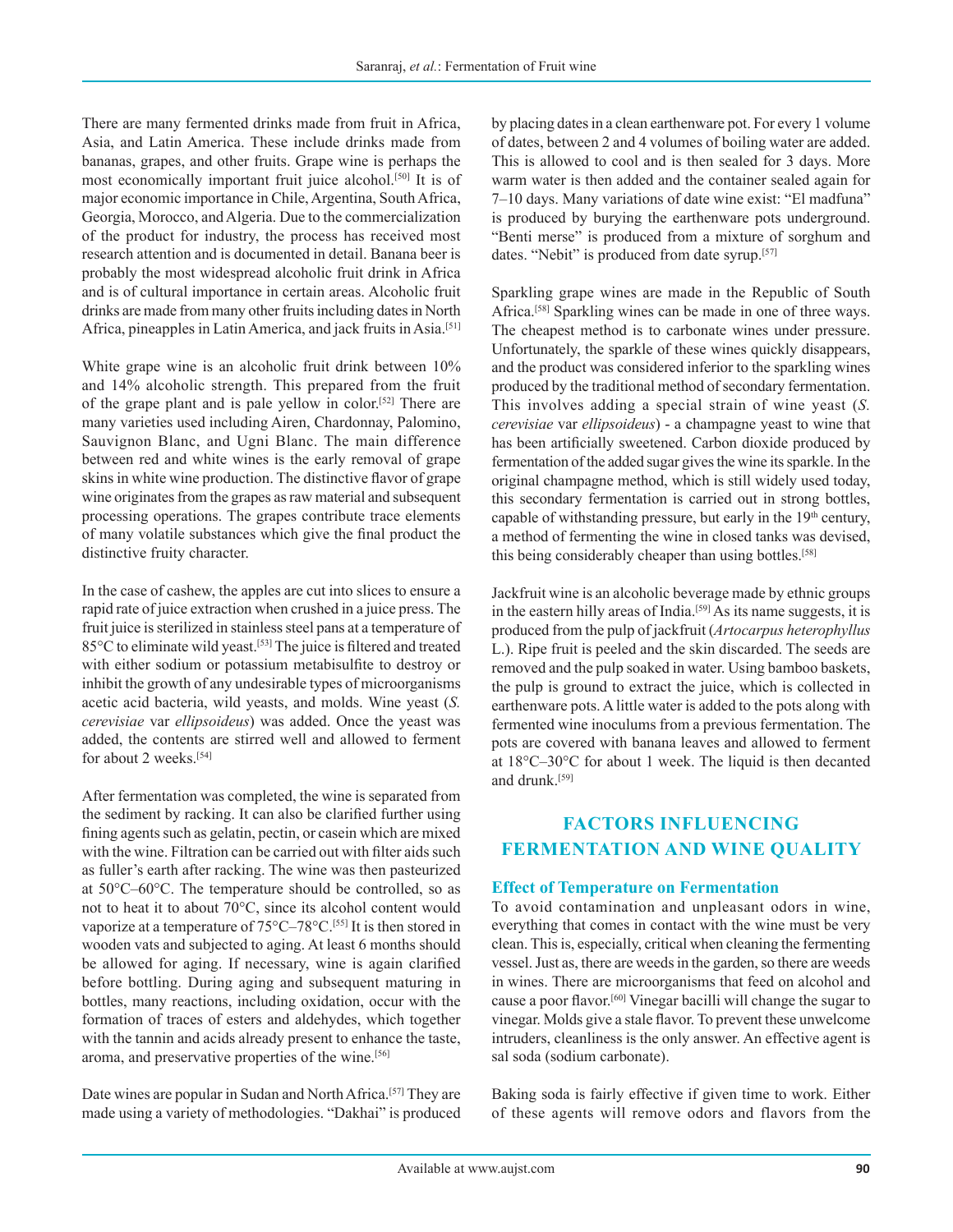containers.[56] All these chemicals may reduce the wine quality if the right quantities are not added. To avoid this situation, fruit juice for fermentation can be sterilized in stainless steel pans at a temperature of 85°C to eliminate wild yeast after extraction. The juice is filtered and treated with either sodium or potassium metabisulfite to destroy or inhibit the growth of any undesirable types of microorganisms acetic acid bacteria; wild yeasts and molds.<sup>[42]</sup> Furthermore, increasing temperatures above 60°C may kill wild yeast and other microorganisms.<sup>[61]</sup>

During fermentation, there are several factors that winemakers take into consideration. The most notable is that of the internal temperature of the must.<sup>[44]</sup> The biochemical process of fermentation itself creates a lot of residual heat which can take the must out of the ideal temperature range for the wine.<sup>[54]</sup> Thus, fermentation is an exothermic process. However, in winemaking, the temperature must not exceed 29.4°C for red wines or 15.3°C for white wines. Otherwise, the growth of yeast cells will stop. Therefore, a lower temperature is desirable because it increases the production of esters, other aromatic compounds, and alcohol itself. This makes the wine easier to clear and less susceptible to bacterial infection.[60] In general, temperature control during alcoholic fermentation is necessary to facilitate yeast growth, extract flavors and colors from the skins, permit accumulation of desirable by-products, and prevent undue rise in temperature that might kill the yeast cells. The low temperature and slow fermentation favor the retention of volatile compounds.[27]

Typically, white wine is fermented between 64°F and 68°F (18°C–20°C) though a winemaker may choose to use a higher temperature to bring out some of the complexity of the wine.<sup>[62]</sup> Red wine is typically fermented at higher temperatures up to 85°F (29°C). In most cases, fermentation at higher temperatures may have adverse effect on the wine in stunning the yeast to inactivity and even "boiling off" some of the flavors of the wines. Some winemakers may ferment their red wines at cooler temperatures more typical of white wines to bring out more fruit flavors.[63]

Yeasts are active in a very broad temperature rangeing from 0°C to 50°C, with an optimum temperature range of 20°C–30°C.<sup>[50]</sup> The temperature of fermentation is usually from 25°C to 30°C, this makes yeast an important microorganism for fermentation. White wines are fermented at 10°C–18°C for about 7–14 days. The low temperature and slow fermentation favor the retention of volatile compounds. Red wines are fermented at 20°C–30°C for about 7–14 days. This higher temperature is necessary to extract the pigment from the grape skins.<sup>[64]</sup> With reference to other organisms, different bacteria can tolerate different temperature which provides enormous scope for a range of fermentation. While most bacteria have a temperature optimum of between 20°C and 30°C, there are some thermophiles which prefer higher temperatures (50°C–55°C) and those with colder temperature optima (15–20°C). Most lactic acid bacteria work best at temperatures of 18°C–22°C. The *Leuconostoc* sp. which initiate fermentation has an optimum temperature of 18°°C–22°C. The temperatures above 22°C favor the Lactobacillus sp.<sup>[8]</sup> As soon as the desired degree of sugar disappearance and alcohol production has been attained, the microbiological phase of winemaking is over.[65] The wine was then pasteurized at 50°C–60°C. The temperature should be controlled so as not to heat it to about 70°C, since its alcohol content would vaporize at a temperature of 75°C–78°C.<sup>[66]</sup>

#### **Effect of pH on Fermentation**

According to Fleet,<sup>[27]</sup> pH directly affects wine stability. This may be as a result of the fact that at a pH close to neutral (7.0), most microorganisms such as bacterial and molds including some yeasts become more active for fermentation and subsequent spoilage of wine, while pH below 3.5 eliminates most of the microbes and favors only a few of the microorganisms for fermentation. Specifically, the optimum pH for most microorganisms is near the neutral point (pH 7.0). Molds and yeasts are usually low pH tolerant and are therefore associated with the spoilage of foods with low pH. Yeasts can grow in a pH range of 4–4.5 and molds can grow from pH 2–8.5 but favor low pH.<sup>[50]</sup> A solution pH is the measure of hydrogen ions (H<sup>+</sup>), concentration of an acid solution such as pineapple and grape juice or wine, or conversely, the concentration of hydroxyl ions (OH) in alkaline solution such as lye. As the numerical value of the hydrogen ions  $(H<sup>+</sup>)$  concentration is often extremely small fraction ( $1 \times 10^{-7}$ ), the pH unit was used to express this concentration. A pH unit has been expressed as the negative logarithm of the hydrogen ion  $(H^+)$  concentration, and it was determined by a pH meter.<sup>[67]</sup>

From the pH scale, the lower the pH value, the higher the concentration of H+ ions, the higher the degree of acidity, thus there is an inverse relationship between decreasing pH value and increasing H+ ions concentration. For example, a wine at a pH of 3.0 is 10 times more acidic than a wine at a pH of 4.0, thus there is a ten-fold change in acidity.[68]

The traditional process of fermentation involves extracting fruits juice and adjusting the pH to 4.0 using sodium bicarbonate and adding yeast nutrient (ammonium phosphate) at  $0.14$  g/l.<sup>[59]</sup> For example, during fermentation of fruit juice, reductions of soluble solids are possible from pH between 7.4 and 3.5 to 4.0 in worm fermentation.<sup>[22]</sup> A pH level of 4.0 may be conducive for the development of unwanted microbes like *Leuconostoc oenos,* and this can be prevented by controlling the pH by reducing the wine pH to below  $3.2^{[48]}$  According to Rotter,[69] most fining and clearing agents such as Earths: Bentonite and Kaolin; Proteins: Gelatine, Isinglass, Casein, Pasteurized milk, Albumen, and Yeast; Polysaccharides: Alginate, Gum arabic and Carbons; Synthetic polymers: PVPP, Silica gel and Tannins; and Others: Metal chelators, Blue fining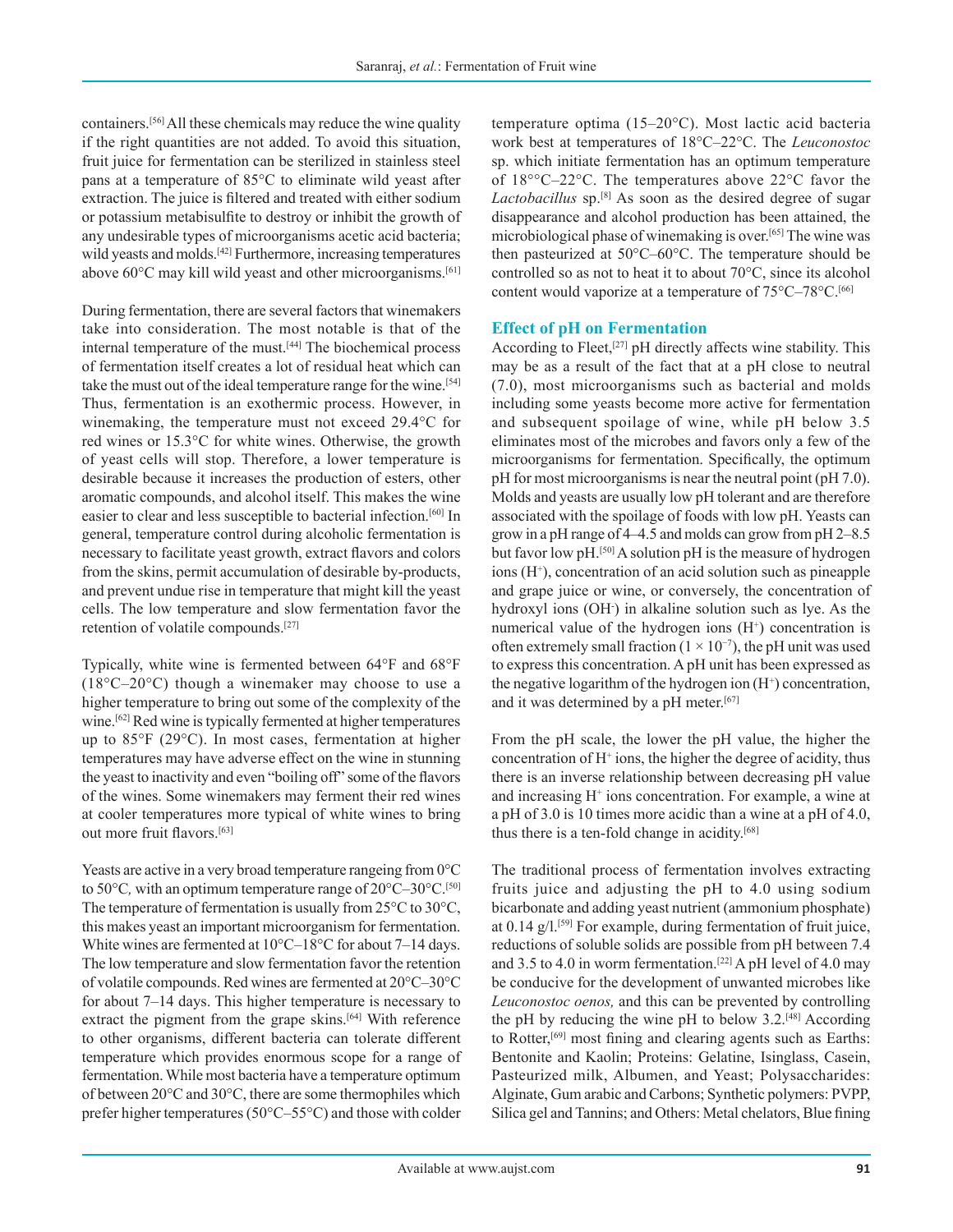and Enzymes are more effective in clearing the wine when the pH was below 3.5.

The pH plays an important role in aging, clarifying, or fining. As the strength of the relative charge of suspended particles decreases in the wine, the pH of the wine increases. At high pH, organic protein fining agents may possess a positive charge insufficient to bind to the negatively charged particulates, thus potentially increasing the turbidity of the wine. This phenomenon is called "over fining." $[70]$ 

#### **Effect of Sugar Content on Fermentation**

Sugar is the main substrate for fermentation of fruits juice into alcohol.[44] Although other food nutrients such as protein and fats can be broken down by some microorganism in some cases where sugar is limited, as long as sugar is present, yeast cells will continue the process of fermentation until other factors that affect the growth of yeast become unfavorable.[7] According to Hui *et al*.,[71] sugars are the most common substrate of fermentation to produce ethanol, lactic acid, and carbon dioxide.

Although sugar is an important substrate of fermentation, higher sugar concentration inhibits the growth of microorganisms.<sup>[72]</sup> For example, during fermentation of the juices of the plant (*Agave americana*), the soluble solids should be at the optimum and should be reduced from between 25% and 30% to 6%; the sucrose content falls from 15% to 1%.<sup>[59]</sup> However, yeasts are fairly tolerant of high concentrations of sugar and grow well in solutions containing 40% sugar. At concentrations higher than this, only a certain group of yeasts - the Osmophilic type - can survive. There are only a few yeasts that can tolerate sugar concentrations of 65–70% and these grow very slowly in these conditions.[73] A winemaker who wishes to make a wine with high levels of residual sugar (like a dessert wine) may stop fermentation early either by dropping the temperature of the must to stun the yeast or by adding a high level of alcohol (like brandy) to the must to kill off the yeast and create a fortified wine<sup>[74]</sup>

#### **Effect of Microorganisms on Fermentation**

For many traditional fermented products, the microorganisms responsible for the fermentation are unknown to scientists. However, there have been several researches to identify the microorganisms involved in fruits fermentation. For example, the microorganism responsible for banana beer production is *S. cerevisiae,* which is the same organism involved in the production of grape and other fruit wine. These organisms vary according to the region of production.[75]

Yeast is a unicellular fungus which reproduces asexually by budding or division, especially the genus *Saccharomyces*  which is important in food fermentations has the ability to

reproduce much faster.[43] Yeasts and yeast-like fungi are widely distributed in nature. They are present in orchards and vineyards, in the air, the soil, and the intestinal tract of animals. Like bacteria and molds, they can have beneficial and non-beneficial effects in foods. Most yeast strains are larger than most bacteria. The most well-known examples of yeast fermentation are in the production of alcoholic drinks and the leavening of bread. For their participation in these two processes, yeasts are of major importance in the food industry. Some yeast strains are chromogenic and produce a variety of pigments, including green, yellow, and black. Others are capable of synthesizing essential B group vitamins.[76] Although there is a large diversity of yeasts and yeast-like fungi (about 500 species), only a few are commonly associated with the production of fermented foods. They are all either ascomycetous yeasts or members of the genus *Candida*. Varieties of the *S. cerevisiae* genus are the most common yeasts in fermented foods and beverages based on fruit and vegetables. All strains of this genus ferment glucose and many ferment other plant-derived carbohydrates such as sucrose, maltose, and raffinose.

In the tropics, *Saccharomyces pombe* is the dominant yeast in the production of traditional fermented beverages, especially those derived from maize and millet.[77] Brewer's yeast, *S. cerevisiae* var *ellipsoideus* and *Saccharomyces uvarum*  are very common in the brewery and the wine industry. These yeasts are the microorganisms that are responsible for fermentation in beer and wine.[44] Yeast metabolizes the sugars extracted from grains and fruits, which produces alcohol and carbon dioxide, and thereby turns wort into beer and fruits into wine, respectively. In addition to fermenting the beer and wine, yeasts influence the character and flavor.[78] The dominant types of yeast used in fermenting alcoholic beverages are the *Saccharomyces* sp. For example, to make beer, the ale yeast (*S. cerevisiae*) and lager yeast (*Saccharomyces uvarum*) are used, while in wine, *S. cerevisiae* var *ellipsoideus* and *S. cerevisiae* may be used.[44] Other microorganisms used in fermentation wine and beer may include: *Brettanomyces*  species for lambics,<sup>[6]</sup> and *Torulaspora delbrueckii* for Bavarian Weissbier.[71] Before the role of yeast in fermentation was understood, fermentation involved wild or airborne yeasts. A few styles such as lambics rely on this method today, but most modern fermentation adds pure yeast.<sup>[18]</sup>

The most common genera of wild yeasts found in winemaking include *Candida* sp.*, Hanseniaspora* sp*., Metschnikowiaceae*  sp*., Pichia* sp*.,* and *Zygosaccharomyces* sp. Wild yeasts can produce high quality, unique flavored wines; however, they are often unpredictable and may introduce less desirable traits to the wine and can even contribute to spoilage.[44] Traditional winemakers, particularly in Europe, advocate the use of ambient yeast as a characteristic of the region's terroir; nevertheless, many winemakers prefer to control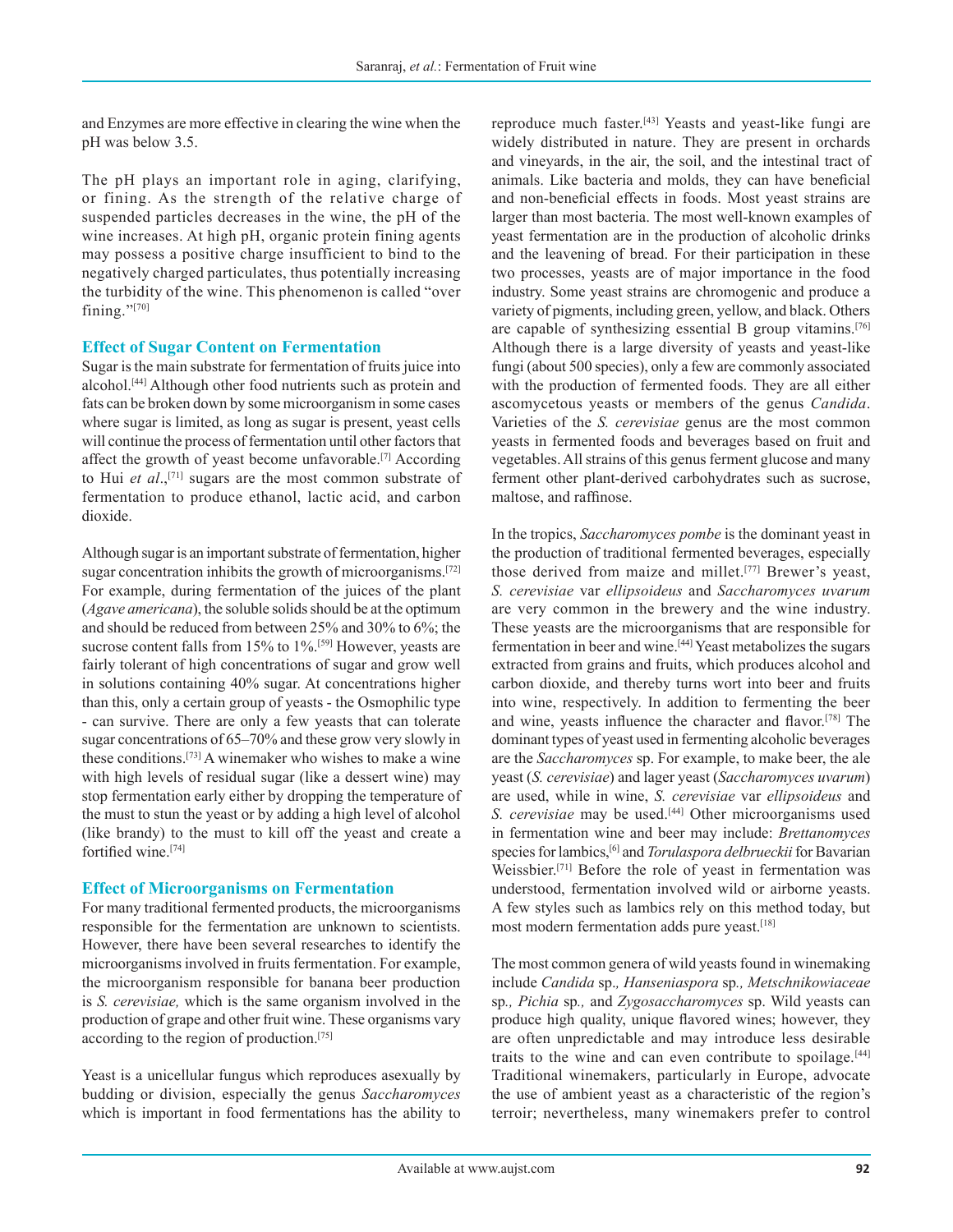fermentation with predictable cultured yeast. The cultured yeasts most commonly used in winemaking belong to the *S. cerevisiae* (also known as "sugar yeast") species. Within this, species are several hundred different strains of yeast that can be used during fermentation to affect the heat or vigor of the process and enhance or suppress certain flavor characteristics of the wine. The uses of different strains of yeasts are a major contributor to the diversity of wine, even among the same grape variety.<sup>[18]</sup> According to Saranraj and Stella<sup>[10]</sup> mixture of yeast thus dual culture (*Torulaspora delbrueckii* and *S. cerevisiae*) can be used to produce a complex fruit wine from pineapple.

Yeast, in general, has a natural protein removal effect during fining or clearing. It is also sometimes used in the dried (and dead) form to remove copper sulfate, ethyl acetate, browning, oxidation, and excess oak that may be associated with cloudy wine.<sup>[69]</sup> Doses commonly recommended are 240–1000 mg/L. It is important to rack the wine soon after yeast fining to avoid reductive aromas.<sup>[69]</sup> According to Madigan and Martinko,<sup>[79]</sup> homolactic fermentation can occur in some kinds of bacteria (such as *Lactobacilli*) and some fungi. It is this type of bacteria that converts lactose into lactic acid in yoghurt, giving it its sour taste. These lactic acid bacteria can be classed as homofermentative, where the end product is mostly lactate or heterofermentative, where some lactate is further metabolized and results in carbon dioxide, acetate, or other metabolic products.[21,80]

Bacteria may not always be bad in fermentation; this is because to clarify the wine, the fermented juice maybe transferred into a settling vat, or if made on a smaller scale, into a demijohn.[81] In these, suspended yeast cells, cream of tartar and particles of skin and pulp settle to the bottom of the container. As the yeast cells break down within the precipitate, they stimulate the growth of *Lactobacillus* sp. that converts the wine's malic acid into lactic acid. This process is, especially, important in wines made from highly acidic grapes because lactic acid was a weaker acid than malic acid (bacteria decarboxylate malic acid, thus removing the acidic carboxyl group), and therefore, it mellows the wine's taste.[82]

#### **Effect of Acid on Fermentation**

Acid is said to directly affect wine quality, but wine owes its acid composition to citric acid, tartaric acid, and some traces of other acids like lactic acid which replaces malic acid during malolactic fermentation. These acids in fruits juice or wine can be determined by titration.[31,83] Fruit acids are weak acids compared to strong mineral acids such as sulfuric and hydrochloric. In solution, strong acids tend to yield their hydrogen ion (H<sup>+</sup>) component nearly completely; weak acids dissociate only about 1% of their hydrogen ion. Thus, such acid solutions like fruit wine have more hydrogen ions (H<sup>+</sup>) than hydroxyl ions (OH- ). As hydrogen ion concentration increases, the solution becomes more unfavorable for most

microorganisms associated with spoilage of wine and acidic foods. However, some molds and yeasts which are needed in the fermentation of fruit juice into wine are usually acid tolerant, and therefore, they are very important in the production of dry wine (wine with a very low or no sugar).[50]

Wines produced from grapes grown in colder climates tend to have a higher concentration of malic acid and a lower pH (3.0–3.5) and the taste benefits from this slight decrease in acidity. Wines produced from grapes in warmer climates tend to be less acidic ( $pH > 3.5$ ) and a further reduction in acidity may have adverse effects on the quality of the wine. Decreasing the acidity also increases the pH to values which can allow spoilage organisms like *Leuconostoc oenos* to multiply to embark on malolactic fermentation.[84] During fermentation of palm sap, within 24 h, pH can be reduced from 7.4 to 6.8 to 5.5 and the alcohol content ranges from 1.5% to 2.1%. Within 72 h, the alcohol level increases from 4.5% to 5.2% and the  $pH = 4.0$ . Organic acids present are lactic acid, acetic acid, and tartaric acid.[85]

During fermentation, the pH of the wine reaches a value of 3.5–3.8, suggesting that an acidic fermentation takes place at the same time as the alcoholic fermentation. Final alcohol content was about 7–8% within a fortnight.<sup>[51]</sup> Fruit juices often have all that yeast needs all by themselves. Notably, grape juice is a favorite, as it has the acids, tannins, and sugars needed. Apple juice stands on its own quite well too. Other juices may need acids (not only for the yeast but also for flavor), and many commonly need tannins to be added. Yeasts are very hardy microorganisms that will get by with most fruits sugar and juices in fermentation. They can even work on plain white sugar so far as the right acid and nutrient blend are available, although this is difficult to do by most microorganisms. Acids present in wine enhance the taste, aroma, and preservative properties of the wine.

#### **INDIAN WINE MARKET**

#### **Wine Production**

In India, the three major wine producing regions are Maharashtra, Karnataka, and Himachal Pradesh. Of these, Maharashtra is the largest producer and consumer of wine. After a decade of steady growth from 2000 to 2010, India's wine production dropped from 13.0 million liters (ML) in 2010 to 11.0 ML in 2011 and improved slightly in 2012 to 11.5 ML (1.3 million cases).[86,87] FAS Mumbai forecasted the availability of Indian wine production at a record 17.3 ML in 2014 and excluding fortified wine; the production was recorded as 14.2 ML. The wine production estimates of Maharashtra and Karnataka is 14.2 ML (1.58 million cases) in 2014, as cooler temperatures during February and March improved grape yields and quality. The expanded production of key wineries has steadily raised the production of Karnataka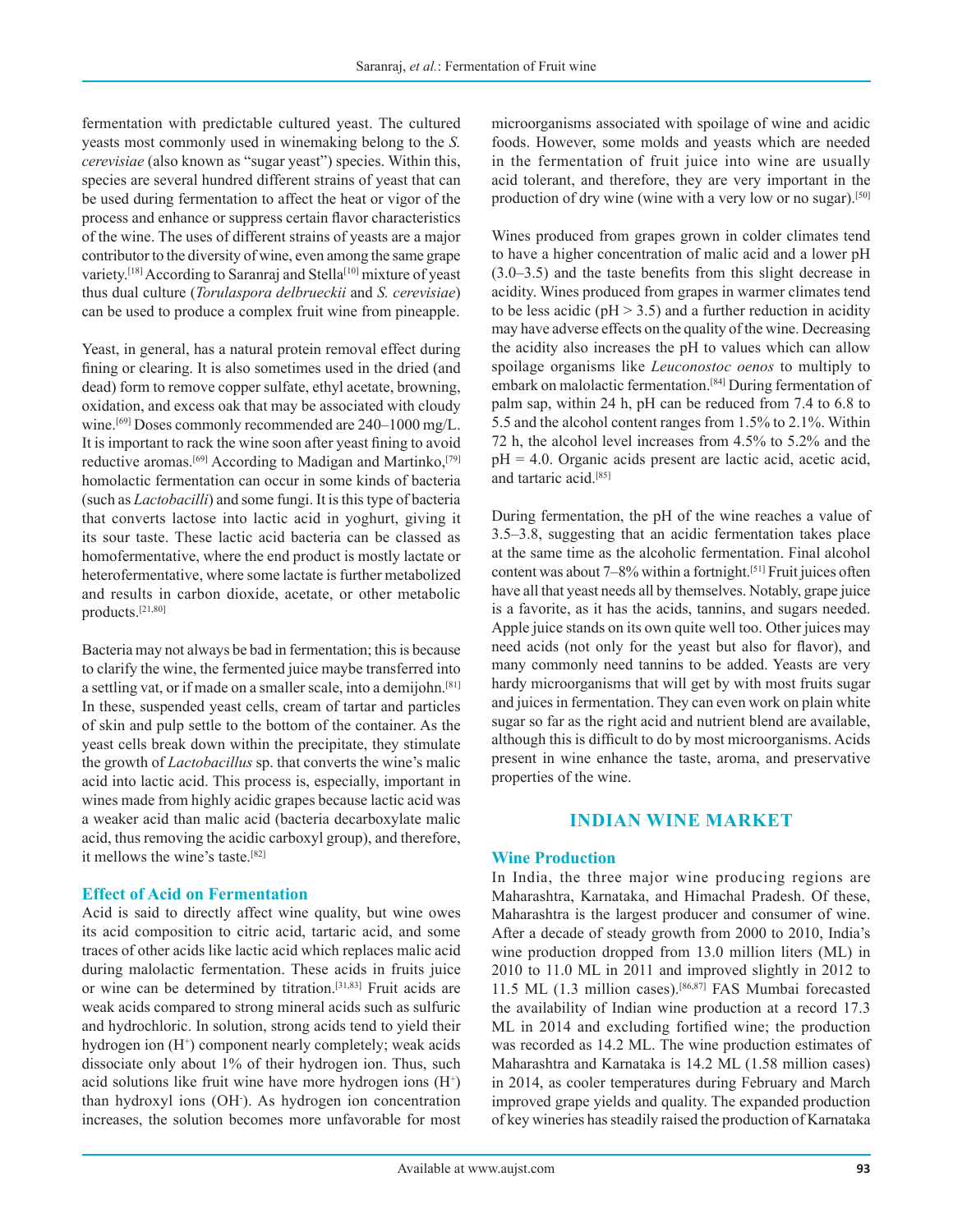and was estimated at 5 ML (555,000 cases), a jump of 1.3 ML  $(145,000 \text{ cases})$  from the previously.<sup>[88]</sup>

The decrease in wine production was mainly due to growers switching to table grapes and other crops, change in consumers drinking habit, drop in tourism, high land cost and state level land ceiling, wine policies, and rupee devaluation. Even with all these obstacles, the governments of Maharashtra and Karnataka have supported domestic wine industries by relaxing excise duties on local wines, easing distribution restrictions and providing fiscal incentives to establish wineries and vineyards, and imposing excise taxes on imported and wines from other states. Especially, Maharashtra has eased the license requirements and regulations for establishing wineries and wine retail outlets and established two wine industrial parks to facilitate investment in the industry.[89]

#### **Wine Consumption**

India ranks  $77<sup>th</sup>$  in terms of world wine consumption. The per capita consumption in India is only 0.07 L/person/year. The country accounts for 0.8% of the total wine consumed in Asia. In India, 80% of wine consumption is confined to major cities such as Mumbai (39%), Delhi (23%), Bengaluru  $(9\%)$ , and Goa  $(9\%)$ .<sup>[90]</sup> Major factors adding to the higher wine consumption are growing population, higher disposable incomes, relaxation on government regulation, and policies. Red wine is the most popular type of wine consumed in India, followed by white and rose wines. The consumption pattern of wine varieties is as follows: Red wine accounting for 45% of consumption, followed by white wine at 40%, sparkling wine at 10–15%, and rosé at 1–5%. There was an increase of 16.3% wine consumption between 2012 and 2013. More than 61% of wine consumption is of red category and is expected to grow by 71.6% between 2013 and 2017. In 2013, it was reported that 0.93 million cases of Indian wines were consumed as against to 0.28 million cases of imported wines.[91] Wine consumption appeared to be nil from 2000 to 2002 and improved slightly in a progressive manner from 2003, dropped in 2009, and slightly improved in 2010, and then, the consumption levels reached gradually to 15 ML in 2014.[92]

According to the reports of All India Wine Associations, Indian wine consumption is expected to rise at a CAGR of around 18% during 2014–2015. The forecast of Vinexpo survey reveals that consumption of wine in India is expected to reach 2.1 million cases by 2017, an increase of 73% from 2013. Indians will consume 1.15 million cases of red wine, 0.63 million cases of white wine, and 0.10 million cases of rose wine by 2017. According to the IWSR, wine consumption in India is expected to grow gradually and could reach 2.4 million cases by 2020.[93] Wine tourism will play a pivotal role in changing the market trends of Indian wine industry in the near future. In India, wine tourism has emerged as the latest trend as is gaining significant momentum in creating economic opportunities in rural communities and the government should provide favorable government policies to make wine tourism a populous one.

#### **Wine Exports**

Cabernet Sauvignon, Sauvignon Blanc, and Chenin Blanc are the export quality wines to raise the stature of Indian wine in the global market. China, Singapore, Japan, Nepal, and Bhutan are the potential markets for Indian wines and are gaining greater acceptance in US and France also. At present, Indian wines are largely being imported by Malaysia, UAE, Bhutan, Germany, UK, Sri Lanka, Maldives, and New Zealand. There was a modest rebound of 2.6 ML in Indian wine exports during 2010 and had reached 739,000 L (2100 cases) in 2012. The country's wine export was accounted for about Rs. 80–100 crores and is expected to increase by Rs. 500 crores in the next 5 years.[94] India has the potential to become one of the major exporters of wine not only in Asia but also the world because of innovativeness in wine quality and marketing. According to the data of Ministry of Commerce, wine exports in 2013 were approximately 1.8 ML valued at nearly US \$7 million. In the first 7 months of 2014, exports have increased by 20%, especially for sweeter wines to Bhutan and Vietnam, and export sales have grown by almost 40% by value compared to 2013 and have reached nearly US \$ 4.4 million.[88]

#### **Wine Imports**

Current Indian reported trade data suggest that the top three wine suppliers to India are France, Australia, and Italy and wine imports from "New World" wine countries are growing, especially for Australian, American, South African, and New Zealand products, while imports from France and Italy have fallen.<sup>[54]</sup> After the setbacks of 2001 and 2008 due to the ban on imported wines and Mumbai terror attacks, there was a huge drop in Indian wine imports. Sales of imported wine are through hospitality (63%) and retail (30%) sectors, the two major marketing segments.[95] There was an increase in wine imports since 2009 and reaching a high of 44,000 hL in 2011 and are on pace to match that level in 2012.[61] The Indian Ministry of Commerce reports the wine imports in 2013 equaled nearly 4 ML and totaled almost US \$25 million. In the 1<sup>st</sup> 7 months of 2014, imports were just over 1.7 ML and have totaled just over US \$10 million. In comparison with the first 7 months of 2013, import volumes and values were down by over 27% and 28%, respectively. Lower domestic production and persistent promotion efforts appear to be yielding results for imported wines.[5]

#### **CONCLUSION**

Fruits both in fresh as well as in processed form not only improve the quality of our diet but also provide essential ingredients such as vitamins, minerals, and carbohydrates.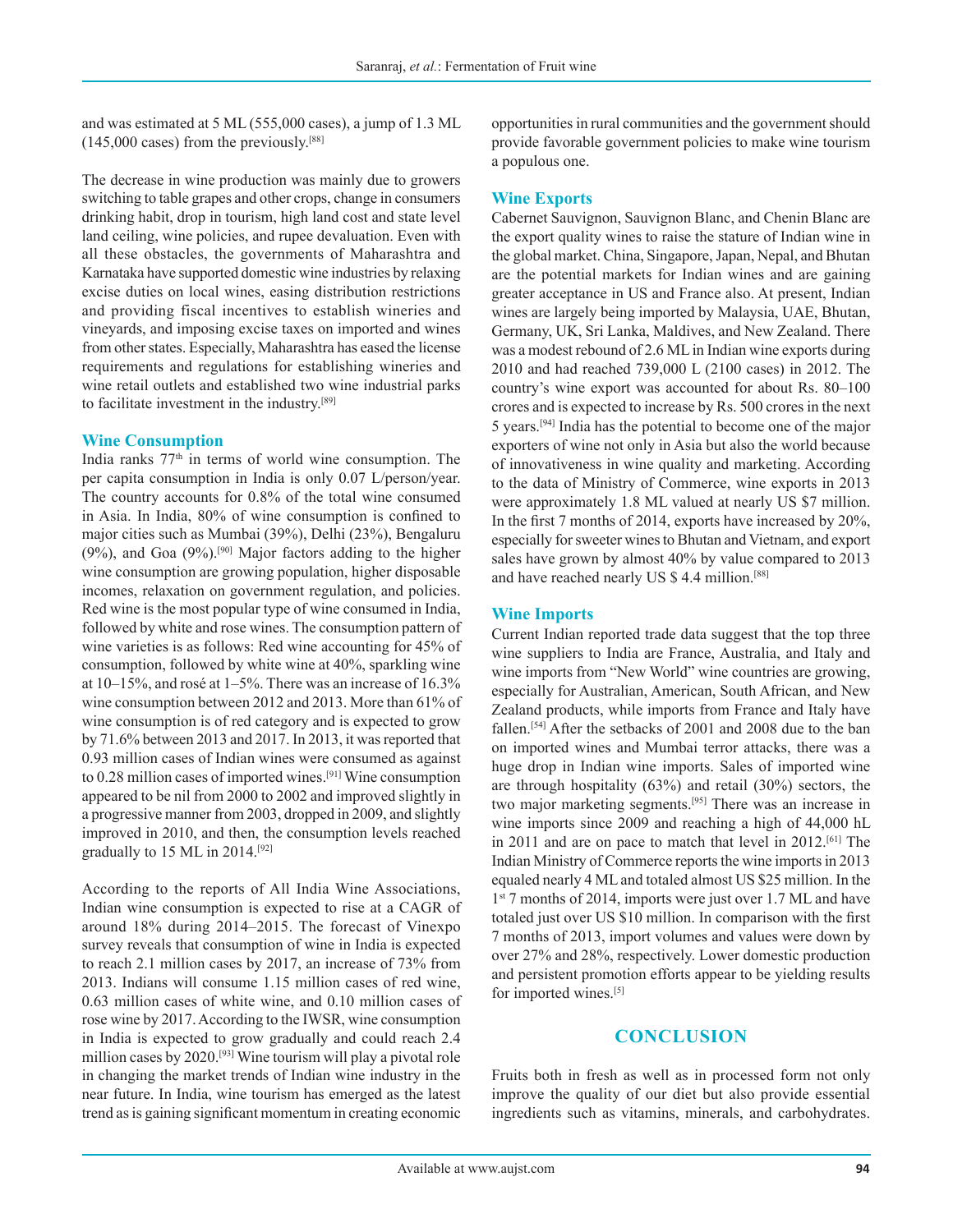Fruit wines are undistilled alcoholic beverages usually made from grapes or other fruits such as peaches, plums, or apricots, banana, elderberry, or black current which are nutritive, more tasty, and mild stimulants. Being fruit-based fermented and undistilled product, wine contains most of the nutrients present in the original fruit juice. The nutritive value of wine is increased due to the release of amino acids and other nutrients from yeast during fermentation.

Today, wines can be made from any fruit other than grape, and the present review is a compilation of studies on wine preparation from assorted fruits. Research reports surveyed, in this review, demonstrated that wine could be prepared from nutritionally diverse, highly perishable, underutilized tropical, subtropical, or temperate fruits, thereby helping efforts to increase shelf life by reducing post-harvest and production losses, improve nutritional value of fruits, increase consumption and export, increase cultivation and commercialization of fruits as well as to generate profits to growers and the existing wine industry. Although during the last few years, remarkable progress has been made in wine biotechnology, particularly in wine yeast improvement, development of genetically modified yeast, and lowering alcohol concentration in wine, most studies have been carried out on grape wine rather than on non-grape fruit wines. However, progress made to date and anticipated advances toward improving aroma volatiles using improved yeast strains, detailed chemometric analysis, reduction in alcohol content, *in vitro* and *in vivo* evaluation of bioactive compounds offering health benefits, and sensory evaluation should lead to wider commercialization of non-grape fruit wines, thus contributing more to the economy of the wine industry.

#### **REFERENCES**

- 1. Audu OJ. Comparative studies of wine produced by spontaneous and controlled fermentation of preserved cashew (*Anacardium occidentale*) juice. Res J Bio Sci 2010;5:460-4.
- 2. Plutowska B, Wardencki W. Application of gas chromatography eolfactometry (GCeO) in analysis and quality assessment of alcoholic beverages-a review. Food Chem 2008;107:449-63.
- 3. Sivasakthivelan P, Saranraj P, Sivasakthi S. Production of bioethanol by *Zymomonas mobilis* and *Saccharomyces cerevisiae* using sunflower head wastes - A comparative study. Int J Microbiol Res 2014;5:208-16.
- 4. Karthikeyan M, Kanchana D, Saranraj P, Karunya SK. Quantification of metabolic products from lactic acid bacteria isolated from traditional fermented dairy products. Afr Edu Indic 2015;8:1-15.
- 5. Saranraj P, Naidu MA, Sivasakthivelan P. Lactic acid bacteria and its antimicrobial properties: Areview. Int J Pharma Biol Arch 2013;4:1124-33.
- 6. Dittmer PR, Desmond J. Principles of Food, Beverage, and Labor Cost Controls. Hoboken, NJ: John Wiley and Sons; 2005. p. 375-86.
- 7. Dickinson JR. Carbon metabolism. In: Dickinson JR, Schweizer

M, editors. The Metabolism and Molecular Physiology of *Saccharomyces cerevisiae*. Philadelphia, PA: Taylor & Francis; 2013. p. 591-5.

- 8. Kunkee RE, Vilas MR. Towards the understanding of the relationship between yeast strains and flavour production during vinification: Flavour effect in vinification of a nondistinct variety of grape by several strains of wine yeast. Wein Wiss 2014;49:46-50.
- 9. Sarah JL, Mesnidrey L, Maguerite E, Biosseau M. Laboratory screening of pineapple germplasm for resistance to the lesion nematode *Pratylenchus brachyurus.* Acta Horti 2017;425:179-86.
- 10. Saranraj P, Stella D. Technology and modern trends for bioethanol production using cellulosic agricultural wastes. Int J Appl Micro Sci 2012;1:1-12.
- 11. Hornsey SI. Brewing. Cambridge: Royal Society Chemistry; 2012. p. 221-2.
- 12. Yokotsuka T. Fermented protein foods in the orient, with emphasis on shoyu and miso in Japan. In: Wood BJ, editor. Microbiology of Fermented Foods. UK: Elsevier Applied Science Publishers; 2015.
- 13. Dirar H. The Indigenous Fermented Foods of the Sudan: AStudy in African Food and Nutrition. UK: CAB International; 1993.
- 14. Robinson J. The Oxford Companion to Wine. 3rd ed. USA: Oxford University Press; 2016. p. 779-87.
- 15. Dunn B, Levine RP, Sherlock G. Microarray karyotyping of commercial wine yeast strains reveals shared, as well as unique, genomic signatures. BMC Geno 2015;6:53.
- 16. Madigan MT, Martinko JM, Parker J. Brock Biology of Microorganisms. 10<sup>th</sup> ed. Prentice Hall, London: Pearson Education Inc.; 2013.
- 17. Srisamatthakarn P, Chanrittisen T, Buranawijarn E. Effects of Sampee Mango (*Mangifera indica* L.) Ripening Stage and Flesh Ratio on Mango Wine Quality. Bangkok, Thailand: Proceeding CD-ROM: The First International Symposium on Insight into the World of Indigenous Fermented Foods for Technology Development and Food Safety; 2003. p. 11.
- 18. Kumar DP, Jayanthi M, Saranraj P, Karunya SK. Effect of potassium sorbate on the inhibition of growth of fungi isolated from spoiled Bakery products. Life Sci Arch 2015;1:217-22.
- 19. Arribas MV, Polo MC. Wine making biochemistry and microbiology: Current knowledge and future trends. Crit Rev Food Sci Nutr 2005;45:265-86.
- 20. Chambers PJ, Pretorius IS. Fermenting knowledge: The history of winemaking, science and yeast research. EMBO Rep 2010;11:914-20.
- 21. McGovern PE, Zhang J, Tang J, Zhang Z, Hall GR, Moreau RA. Fermented beverages of pre and proto-historic China. Proc Natl Acad Sci U S A 2004;101:17593-8.
- 22. Mena P, Vilaplana AG, Marti N, Viguera CG. Pomegranate varietal wines: Phytochemical composition and quality parameters. Food Chem 2012;133:108-15.
- 23. Shahidi F. Nutraceuticals and functional foods: Whole versus processed foods. Tre Food Sci Tech 2009;20:376-87.
- 24. Obaedo ME, Ikenebomeh MJ. Microbiology and production of banana (*Musa sapientum*) wine. Niger J Microbiol 2015;23:1886-91.
- 25. Chilaka CA, Uchechukwu N, Obidiegwu JE, Akpor OB. Evaluation of the efficiency of yeast isolates from palm wine in diverse fruit wine production. Afr J Food Sci 2016;4:764-74.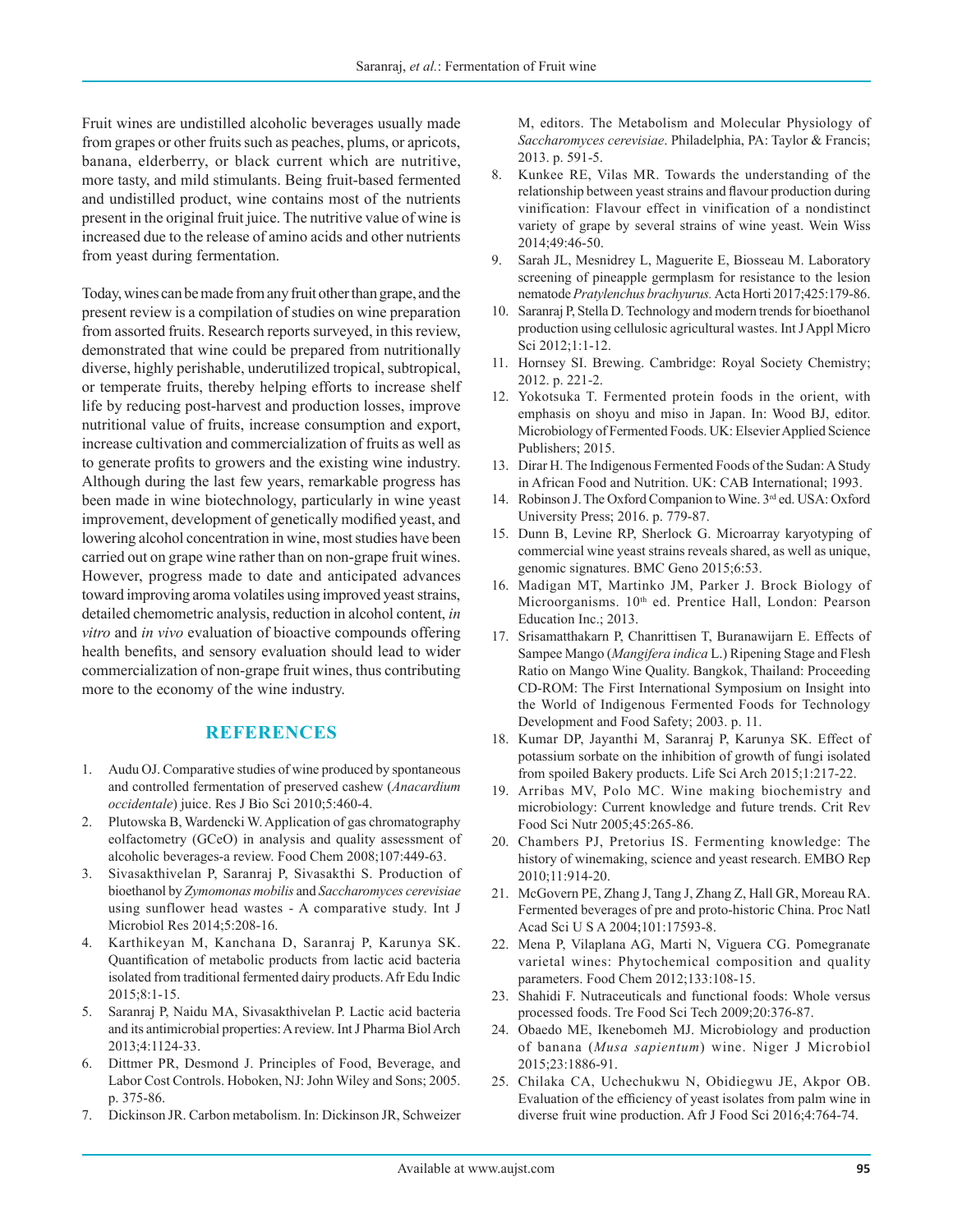- 26. Noll RG. The wines of West Africa: History, technology and tasting notes. J Wine Econ 2017;3:85-94.
- 27. Fleet GH. Yeast interaction and wine flavour. Int J Food Microbiol 2013;86:11-22.
- 28. Duarte WF, Dias DR, Oliveira MJ, Teixeira JA, Silva JD, Schwan RF. Characterization of different fruit wines made from Cocoa, Cupuassu, Gabiroba, Jaboticaba and Umbu. Food Sci Technol 2014;30:1-9.
- 29. Isitua CC, Ibeh IN. Novel method of wine production from banana (*Musa acuminata*) and pineapple (*Ananas cosmosus*) waste. Afr J Biotechnol 2015;9:7521-4.
- 30. Ayogu TE. Evaluation of the performance of yeast isolate from Nigeria palm wine in wine production from pineapple fruits. Bioresour Technol 2016;69:189-90.
- 31. Iland P, Ewart A, Sitters J, Markides A, Bruer N. Techniques for Chemical Analysis and Quality Monitoring During Winemaking. Australia: Patrick Iland Wine Promotions; 2000. p. 16-7.
- 32. Jackson RS. Principles, Wine Practice Science Perception. California*,* USA: Academic Press; 2000. p. 283-427.
- 33. Gayon PR, Dubourdieu D, Donèche B, Lonvaud A. Handbook of enology. The Microbiology of Wine and Vinifications. Vol. 1. England: John Wiley and Sons Ltd.; 2000. p. 358-405.
- 34. Barrett DM, Lloyd B. Advanced preservation methods and nutrient retention in fruits and vegetables. J Sci Food Agric 2012;92:7-22.
- 35. Saurina J. Characterization of wines using compositional profiles and chemometrics. Trends Anal Chem 2010;29:234-45.
- 36. Tuorila H, Monteleone E. Sensory food science in the changing society: Opportunities, needs and challenges. Trends Food Sci Tech 2009;20:54-62.
- 37. Pretorius IS, Hoj PB. Grape and wine biotechnology: Challenges, opportunities and potential benefits. Aust J Grape Wine Res 2005;11:83-108.
- 38. Halpern R. A celebration of wine: Wine is medicine. Inflammopharmacology 2008;16:240-4.
- 39. Plaza EG, Munoz RG, Roca JM, Cutillas AM, Fernandez JI. Phenolic compounds and color stability of red wines: Effect of skin maceration time. Am J Enolo Viticult 2015;52:266-70.
- 40. Gresele P, Cerletti C, Guglielmini G, Pignatelli P, Gaetano G, Violi F. Effects of resveratrol and other wine polyphenols on vascular function. J Nutr Biochem 2011;22:201-11.
- 41. Requena T, Monagas M, Bayo MP, Martin PJ, Bartolome B, Campo R. Perspectives of the potential implications of wine polyphenols on human oral and gut microbiota. Trends Food Sci Tech 2015;21:332-44.
- 42. Robinson J. The Oxford Companion to Wine. 3rd ed. USA: Oxford University Press; 2006. p. 779-87.
- 43. Walker PM. Chambers Science and Technology Dictionary. UK: Cambridge University Press; 1988.
- 44. Keller JB. Pineapple Wine: Directions for Pineapple Wine Baskets; 2010. Available from: http://www.ehow.com/way\_5810589\_ directions-pineapple-winebaskets.html#ixzz14iXAYA5s. [Last accessed on 2010 Nov 16].
- 45. Dickinson JR. Carbon metabolism. In: Dickinson JR, Schweizer M, editors. The Metabolism and Molecular Physiology of *Saccharomyces cerevisiae*. Philadelphia, PA: Taylor & Francis; 1999. p. 591-5.
- 46. Giri KV, Murthy DV, Rao PL. Separation of organic acids. J Ind Sci 2013;35:77-98.
- 47. Gusman J, Malonne H, Atassi G. A reappraisal of the potential chemopreventive and chemotherapeutic properties of resveratrol. Carcinogenesis 2001;22:1111-7.
- 48. Meyer AS, Yi OS, Pearson DA, Waterhouse AL, Frankel EN. Inhibition of human low density lipoprotein oxidation in relation to composition of phenolic antioxidants in grapes (*Vitis vinifera*). J Agric Food Chem 2017;45:1638-43.
- 49. Lee PR, Chong IS, Yu B, Curran P, Liu SQ. Effect of sequentially inoculated *Williopsis saturnus* and *Saccharomyces cerevisiae* on volatile profiles of papaya wine. Food Res Int 2012;45:177-83.
- 50. Mountney GJ, Gould WA. Practical food microbiology and technology. AVI Books. NewYork, USA: Van Nostrand Reinhold Company; 1988.
- 51. Steinkraus KH. Handbook of Indigenous Fermented Foods. New York: Marcel Decker Inc.; 1996. p. 389-98.
- 52. Ranken MD, Kill RC, Baker CG. Food Industries Manual. UK: Blackie Academic and Professional; 1997.
- 53. Wimalsiri P, Sinnatamby A, Samaranayake S, Samarasinghr CR. Cashew Apple Wine. Sri Lanka: Industry Prospect Report, Industrial Development Board; 1971. p. 44.
- 54. Fundira M, Blom M, Pretorius IS, Van Rensburg P. Selection of yeast starter culture strains for the production of marula fruit wines and distillates. J Agric Food Chem 2012;50:1535-42.
- 55. Commonwealth Scientific and Industrial Research Organization. The Health Benefits of Citrus Fruits. Sydney: Horticulture Organization; 2013.
- 56. Van Rooyen PC, Tromp A. The effect of fermentation time (as induced by fermentation and must conditions) on the chemical profile and quality of chinin blanc wine. South Afr J Enol Vitic 1982;3:75.
- 57. Dirar H. Sudan's Fermented Food Heritage in Applications of Biotechnology to Traditional Fermented Foods. Washington (DC): National Academies Press; 1992.
- 58. Mohanty S, Ray P, Swain MR, Ray RC. Fermentation of cashew (*Anacardium occidentale* L.) apple into wine. J Food Proc Preserv 2006;30:314-22.
- 59. Steinkraus KH. Lactic acid fermentations. In: Applications of Biotechnology to Traditional Fermented Foods. Washington D.C, USA: Report of an Ad Hoc Panel of the Board on Science and Technology for International Development, National Academy Press; 1992.
- 60. Akubor PI, Obio SO, Nwadomere KA, Obiomah E. Production and evaluation of banana wine. Plant Foods Hum Nutr 2013;58:1-6.
- 61. Esparza C, Santamaria M, Calvo I, Fernandez JM. Composition and analysis of colloidal matter along wine making, exploitation of its antioxidant activity in final stabilization residues. Microchem J 2013;91:32-9.
- 62. Battcock MJ, Sue A. Fermented Fruits and Vegetables: AGlobal Perspective. Rome, Italy: FAO Agricultural Services Bulletin; 1998. p. 134.
- 63. Idise OE, Odum EI. Studies of wine produced from banana. Int J Biotech Mol Bio Res 2013;2:209-14.
- 64. Kumar KK, Swain MR, Panda SH, Sahoo UC, Ray RC. Fermentation of litchi (*Litchi chinensis* Sonn.) fruits into wine. Food 2008;2:43-7.
- 65. Stanier RY, Doudoroff M, Adelberg EA. General Microbiology. UK: Macmillan; 1972.
- 66. Lamarche B, Desroches S, Jenkins DJ, Kendall CW, Marchie